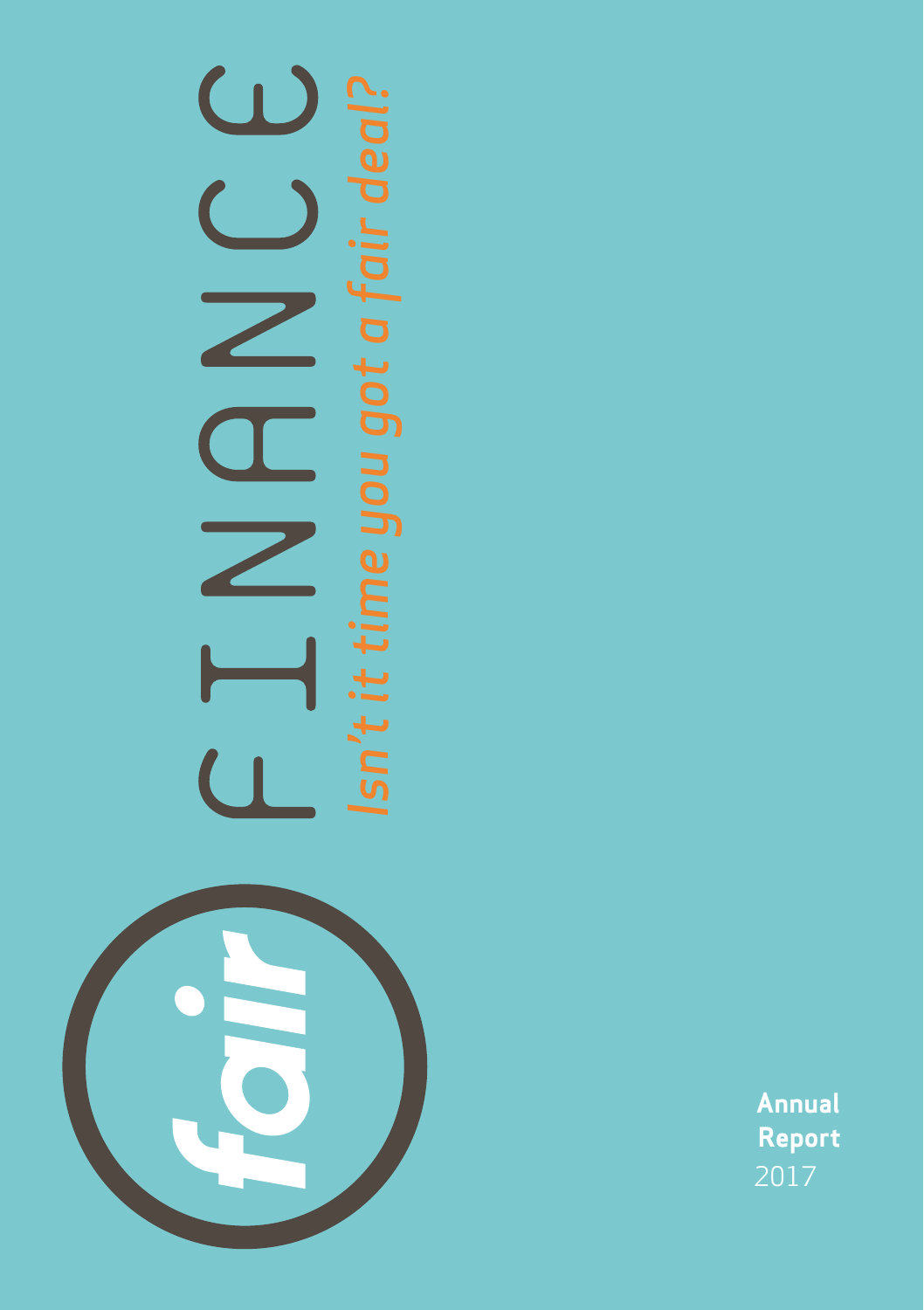

Matthew Jones Chair of Fair Finance

of finance have no choice but to exist, too often having only high cost credit options available to them - a risk premium that often have one thing in common: a need for access to finance for life's unforeseen or lumpy expenditure. Finance that's transparent, affordable, competitive and responsibly-made. Finance that's lent and managed with a genuine empathy for the significant difficulties this group faces in terms of its thin credit data, low credit scores and exclusion from the mainstream. Finance that is not predatory, entrapping or excessively priced. Fair finance.

*In serving this need, we are also determined*<br>
to demonstrate that responsible finance car<br>
be the basis for a sustainable business mod<br>
and one that generates a surplus that can be *to demonstrate that responsible finance can be the basis for a sustainable business modeland one that generates a surplus that can be reinvested for the benefit of our existing and new clients. We want to be a social business that has meaningful, measurable and growing impact.*

Our evolution from the fledgling start-up of over 10 years ago success, have brought additional responsibilities and the need for more infrastructure. We have therefore introduced more robust governance and controls, developed more extensive compliance and reporting processes, strengthened our Board, committees fairness, responsibility and client-focus. Many of these steps have

quicker – although always in a robust and sustainable way. For the next 5 years, we have set stretching goals for the number of people amount we want to lend and the investment that all of this requires. I would like to thank our dedicated staff, and all our investors,

2 3



Faisel Rahman OBE Managing Director of Fair Finance

In 2005 when I launched Fair Finance in a converted doctor's people who'd had no contact with a bank for years, who regularly used doorstep lenders and often had experiences of using illegal moneylenders. Most of them wanted to meet face to face, preferred

technology with the rapid growth of payday lending, and in type with an expansion in high cost lenders for business and personal use.

*Fair Finance has also evolved to match these*<br>
changes. We've grown from a small branch in<br>
East London to now having a national present<br>
We've diversified our products from personal *changes. We've grown from a small branch in East London to now having a national presence. We've diversified our products from personal loans to business loans and money advice; and evolved our offering from the branch to also online as well as developing partnerships with local community organisations and mobile fintech providers.* 

People now coming to Fair Finance have bank accounts and occasionally credits cards; but are also using payday lenders and pawnshops. Many of our clients are now in employment (part time now mainstream for many people.

It is clear that the relationship between financial exclusion and inclusion is not a binary one. They have complex and often

why they repay their loans or listen to advice, they refer friends and

What this Annual Report shows is our progress and development in navigating this transition as a business but also how we have

While the document contains many numbers and graphs, we hope it gives also an indication of the impact on the people who make up those numbers. It is this impact that has led us to keep challenging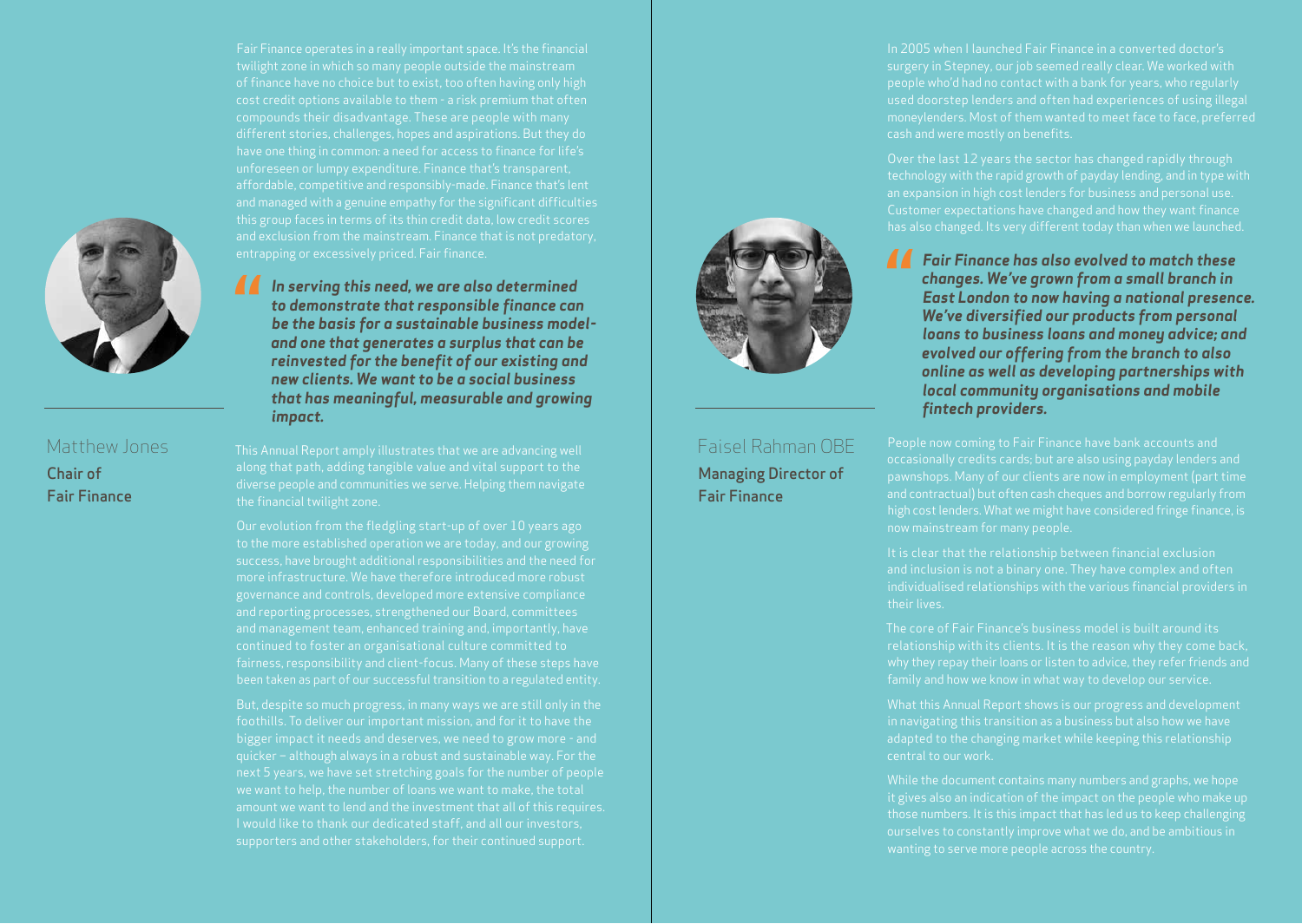## The Issue

Financial exclusion in the UK:

**1.71m adults** remain unbanked**<sup>1</sup> 12m people** use the sub prime lending market regularly<sup>4</sup> **41% of British households are saving3**

**8.2m people** are overindebted<sup>6</sup>



**of SMEs less than five years old have their application for finance rejected by banks<sup>7</sup>**

**41,000 people** were evicted from their properties in 2015<sup>8</sup>



**of households in the bottom half of the income distribution do not have home contents insurance9**

**£22 bilion** is the estimate of the financing gap between amount available for SMEs and the finance they need<sup>5</sup>

**1 in 5 people could not meet an unexpected expense of £200**<sup>2</sup>

<sup>1</sup>Financial Inclusion Annual Monitoring Report 2016, University of Birmingham

<sup>2</sup>Financial Inclusion Annual Monitoring Report 2016, University of Birmingham

<sup>3</sup>Family Resources Survey data in Rowlingson, K. & McKay, S., 2014. Financial Inclusion: Annual monitoring report 2014, Birmingham: University of Birmingham

4 Non Standard Finance Company Presentation, www. nonstandardfinance.com/~/media/Files/N/Non-Standard-Finance-V2/reports-and-presentations/nsf-may-16-slides.pdf <sup>5</sup>Improving Access to Finance for SMEs – NAO 2013

<sup>6</sup>A Picture of Over-Indebtedness, Money Advice Service 2016

<sup>7</sup>Improving Access to Finance for SMEs, National Audit Office, 2013

<sup>8</sup> Financial Inclusion Annual Monitoring Report 2016, University of Birmingham

<sup>9</sup>Financial Inclusion Annual Monitoring Report 2016, University of Birmingham

## Fair Finance

We are a social business offering a range of financial products and services designed to meet the needs of people and businesses that are financially excluded.

Through high-quality products and services that are affordable and accessible, we aim to revolutionise the financial services industry to give everyone a fair chance.

#### **CORE VALUES**

- **Customers deserve a fair deal**
- **Products and services should be simple and accessible**
- **Financial advice should be honest and trustworthy**
- **Credit should be affordable for all**
- **Profits should be reinvested for the benefit of customers**

#### **SINCE OUR LAUNCH...**

**£20 million**  has been extended to those who are excluded by traditional finance

## **6,000 people**

**saved from eviction through timely debt advice**

**593 jobs** sustained or created as a result of our loans **30,000 people**

**have been helped by us with advice, loans or support**

## **300+ businesses**

have been supported with business loans

**£8.1 million saved by refinancing people out of high cost lenders**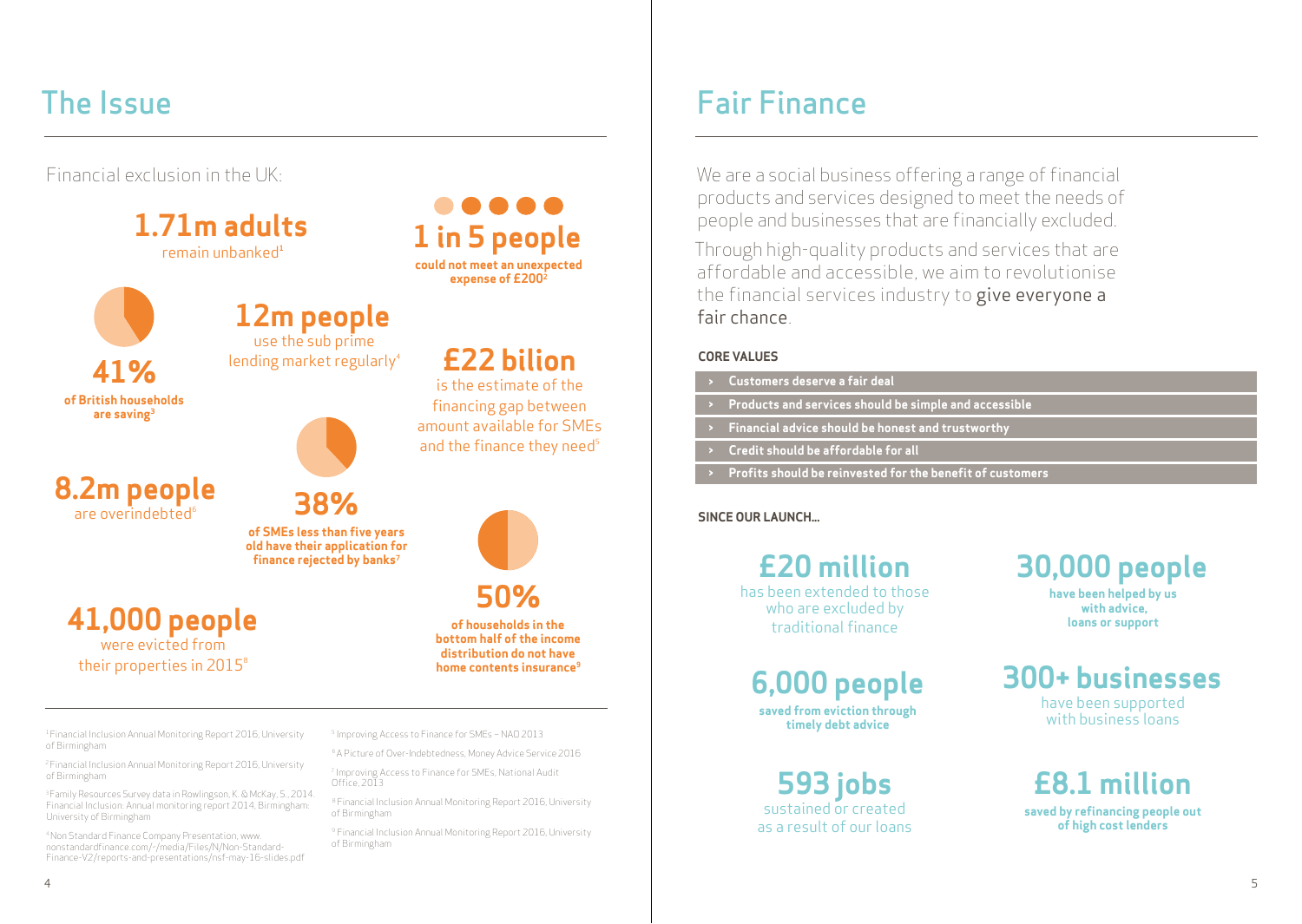# Who We Help **What We Do**

### **WHERE OUR CLIENTS ARE**

Although our business loans are available nationally, most of our personal loan and debt advice customers are in the south east of England.







**TURNOVER (£K)**



#### **LOANS OUTSTANDING (£K)**





#### **PEOPLE SUPPORTED**

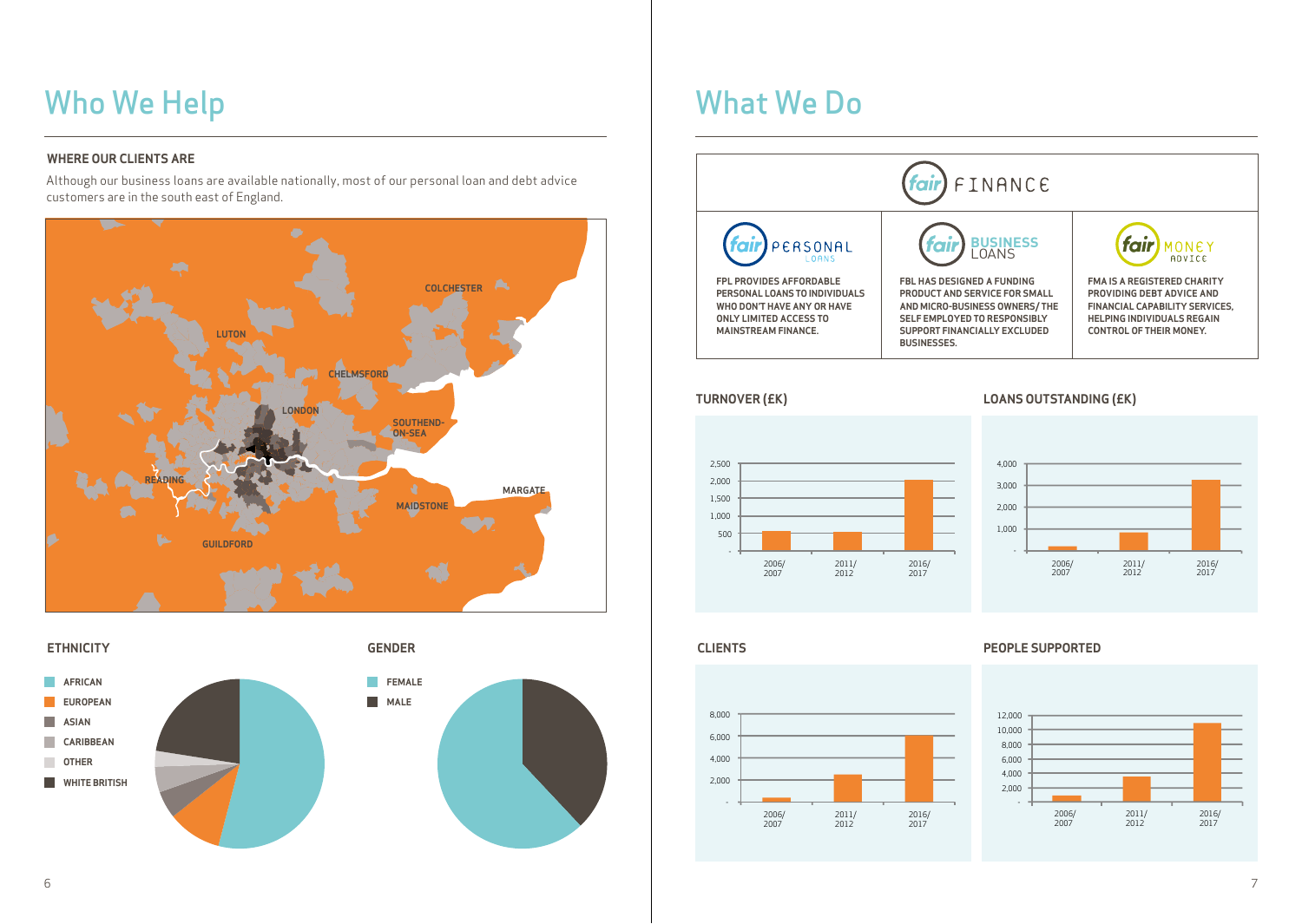

Fair Personal Loans (FPL) provides responsible and affordable loans to those who are excluded by mainstream finance and dependent on the sub-prime market of high-cost lenders. We operate through our branch network in London as well as online. **Fair Personal Loans helped give me peace** 

#### **FPL'S CORE PRODUCT**

| Loan Range      | Loan Term       | <b>APR</b> | <b>Typical Loan</b> | <b>Typical Term</b> |
|-----------------|-----------------|------------|---------------------|---------------------|
| $£100 - £3.000$ | $6 - 18$ months | c. 136%    | £500                | 6 months            |

#### **HOW DO WE COMPARE?**

|                                            | A typical £500 loan cost over 26 weeks | <b>Savings</b>                                       |
|--------------------------------------------|----------------------------------------|------------------------------------------------------|
| peac                                       | £999.90                                | £357.40                                              |
| <b>Satsuma</b> <sup>®</sup><br>loans.co.uk | £957.58                                | £315.08                                              |
| oakam                                      | £946.10                                | £303.60                                              |
| Provident                                  | £780.00                                | £137.50                                              |
| PERSONAL<br>LOANS                          | £642.50                                | <b>E8.1 M OF INTEREST</b><br><b>SAVED SINCE 2010</b> |

\* Source: Company websites as of June 11, 2017. Indicative for a £500 loan for 26 weeks paid weekly. Note: Peachy loan is paid monthly.

*Fair Personal Loans has designed a successful alternative to traditional for-profit subprime finance, offering an affordable and well designed product that truly meets our customers' needs. service for our existing clients. We have also grown at our fastest rate in 3 years and we are about proud. I am looking forward to 2017-18 and a continued growth in our impact for clients in London and all over the UK.*

- GUILLAUME FOUCAUD, HEAD OF FAIR PERSONAL LOANS

#### **2016/2017**

| <b>KEY ACHIEVEMENTS</b>                |                                                                                            | <b>VISION FOR THE FUTURE</b>                            |                                                                      |
|----------------------------------------|--------------------------------------------------------------------------------------------|---------------------------------------------------------|----------------------------------------------------------------------|
| ✔ 25% on loans made and clients helped |                                                                                            | $\blacktriangleright$ Increase accessibility by opening |                                                                      |
|                                        | Started offering services online to<br>existing customers<br>Introduced Net Promoter Score |                                                         | more branches<br>Invest in technology to reduce operating            |
|                                        |                                                                                            |                                                         | costs, streamline productivity and improve<br>the customer interface |
|                                        |                                                                                            |                                                         | Double the loan book in the next five years                          |





*of mind to enjoy my new motherhood.*  "

> **- HARRIET FROM THE EAST HAM BRANCH**

**Although employed full-time as a nurse, Harriet had a poor credit history that resulted from a past default on her phone bill. She approached FPL for help when she was eight months pregnant and had started to struggle to pay for essentials for her one year old son. A five week delay in her maternity allowance further complicated issues. FPL helped Harriet with a personal loan, advised her on budgeting and supported her through the process of applying for relevant benefits.**

#### **LOAN GROWTH INCOME AND RISK**

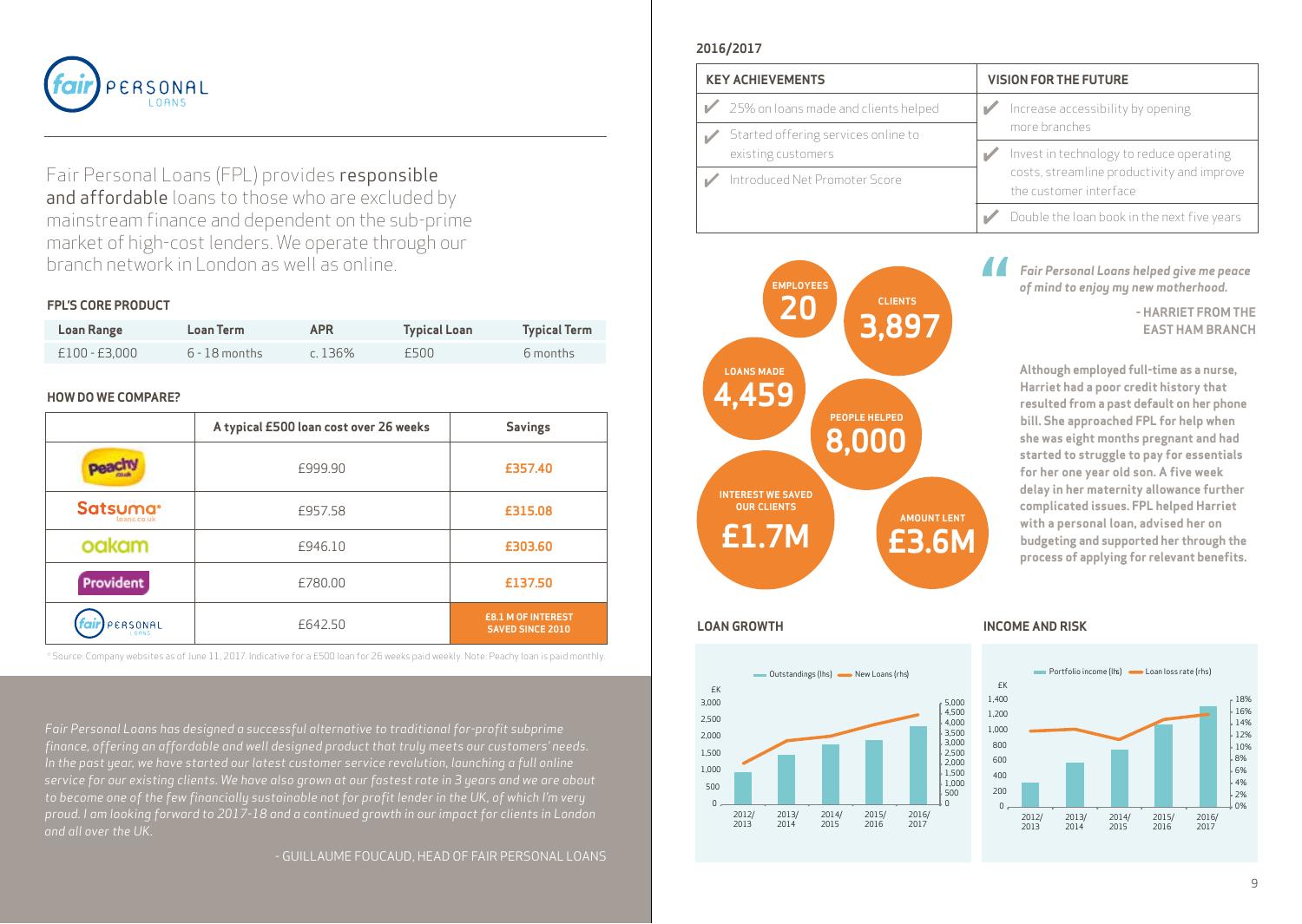

Due to lack of regulation, small businesses often suffer from a lack of transparency and often high cost finance. Fair Business Loans (FBL) was launched to tackle some of the market failures that have resulted in this growing market gap. We have designed a funding product and service for small and micro-business owners as well as the selfemployed to responsibly support the growing numbers of financially excluded businesses.

#### **FBL'S CORE PRODUCT**

| Loan Range       | Loan Term       | Rate           | <b>Typical Loan</b> | <b>Typical Term</b> |
|------------------|-----------------|----------------|---------------------|---------------------|
| £5.000 - £50.000 | $3 - 24$ months | 2-5% per month | £9.000              | 16 months           |

#### **WHAT MAKES US DIFFERENT?**

- **> TRANSPARENT PRICING**
- **> RELATIONSHIP MANAGERS**
- **> CLIENTS EXCLUDED BY ALGORITHMS**
- **> PROVIDE FEEDBACK TO IMPROVE CREDIT FILE**
- **> FCA REGULATED TO ENABLE LENDING TO SOLE TRADERS**

*After another successful year of growth, FBL has rapidly developed to a position where we are delivering hundreds of loans to small businesses struggling to access finance and where we are to build a fully integrated bank partnership, and being the first to build integrations with the national SME funding platforms.*

- ROB BENFIELD, HEAD OF FAIR BUSINESS LOANS

#### **2016/2017**

| <b>KEY ACHIEVEMENTS</b> |                                                                                        | <b>VISION FOR THE FUTURE</b> |                                                                                       |
|-------------------------|----------------------------------------------------------------------------------------|------------------------------|---------------------------------------------------------------------------------------|
|                         | Began lending nationally in September<br>2015                                          | $\overline{\mathscr{L}}$     | Enhancing our online presence to improve<br>the customer journey                      |
|                         | Developed a partnership with Metro Bank<br>that now profiles FBL in all local branches | $\overline{\mathcal{L}}$     | Investing in technology to integrate data<br>capture and CRM systems with lending and |
|                         | Integrated with the Bank Referral Scheme                                               |                              | client brokerage platforms for growth                                                 |
|                         | funding platforms                                                                      |                              | Set to double our lending in 2017/2018                                                |



\*GVA is Gross Value Added and is calculated based on the Economic Impact Tool designed by Responsible Finance.



*The loan from Fair Business Loans helped in a year of massive and expensive expansion in 2016. With our hand a bit forced in moving out of our old premises, we weren't financially prepared for such a move, so the loan helped grease the wheels.* |<br>|<br>|

> **- ALEX CHENERY, OWNER DARK BUNNY TEES**

**Thanks to a capital injection from FBL, the business has scaled to a team of three who design and print t-shirts. The initial loan has been repaid and a second loan has been granted to help expand the business abroad. Since the first loan, turnover has increased by more than 60% and the business has clearly proved its creditworthiness.**

**LOAN GROWTH INCOME AND RISK**

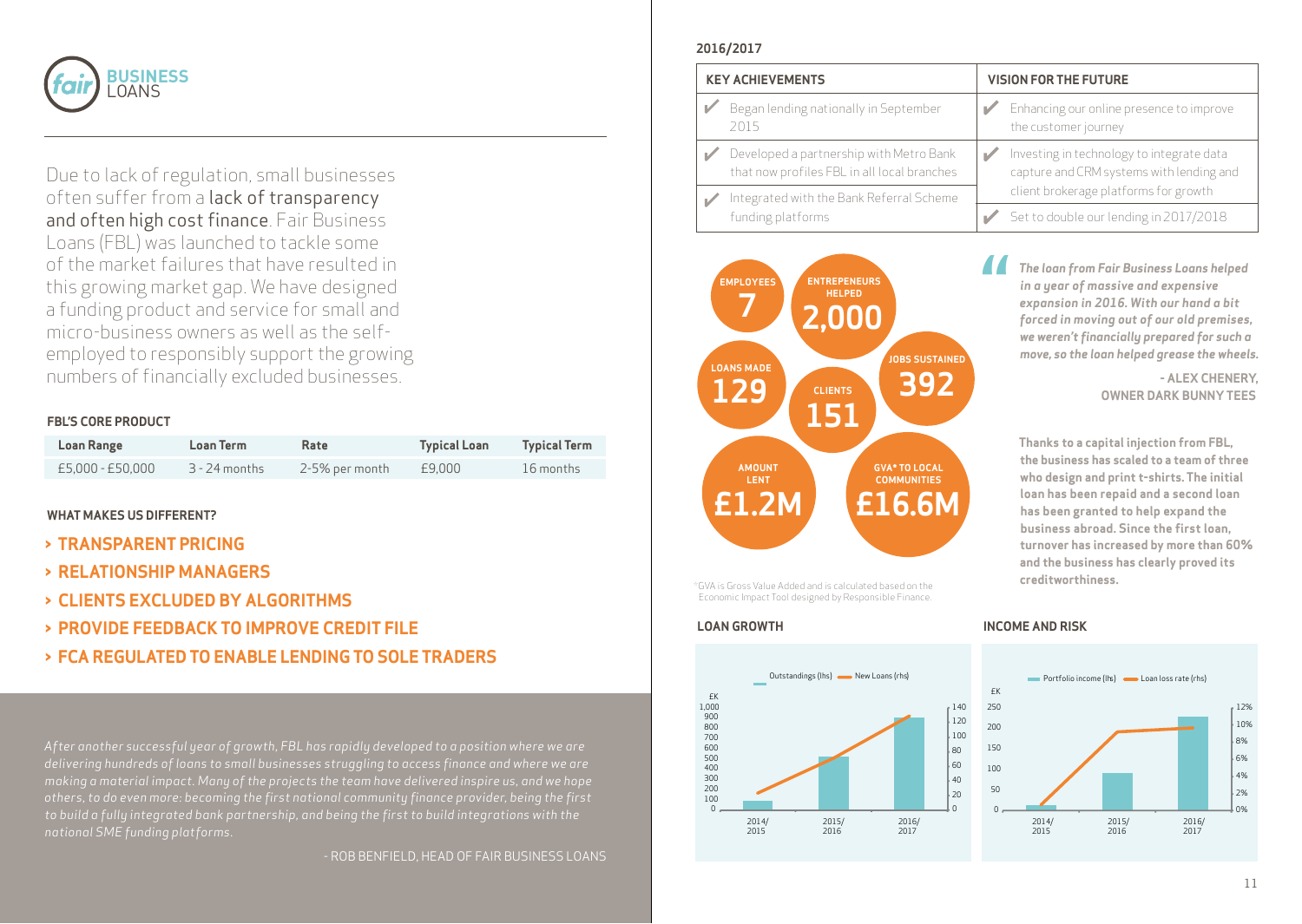

Fair Money Advice (FMA) helps individuals regain control of their money. FMA assists with emergency debt issues, whilst also helping clients work towards long term financial stability, resilience and control. We offer clients impartial advice and support in times of financial crisis, and provide preventative financial capability programmes to strengthen financial literacy and efficacy.

#### **FMA PROVIDES FREE ASSISTANCE FOR**

| Income | Maximizing Renegotiating<br>Debt | <b>Making Benefit</b><br><b>Applications</b> | Liaising with Creditors, Financial Capability<br><b>DCAs and Bailiffs</b> | Workshops |
|--------|----------------------------------|----------------------------------------------|---------------------------------------------------------------------------|-----------|
|        |                                  |                                              |                                                                           |           |

*challenging this year, due to the impact of benefit reforms and the changing nature of work – the UK is yet to adjust to. Financial capability and efficacy is more important than ever, in these circumstances, as our clients require the skills to budget and prioritise their commitments. To this end, FMA trained more than 90 clients in the year working with individuals and groups to increase next year.* 

*we have partnered with Pariti, a FinTech company, to develop and adapt a budgeting app for low income communities. FMA will use the learnings from this pilot to inform our digital offer for advice and capability services going forward.*

*In addition, FMA maintains a commitment to provide emergency debt interventions for vulnerable and specialist providers. FMA now provides outreach sessions in 4 London boroughs and we look forward to building new partnerships and expanding our presence across other London boroughs.*

- MUNA YASSIN, MD OF FAIR MONEY ADVICE

#### **2016/2017**

| <b>KEY ACHIEVEMENTS</b> |                                                                                                                                                           | <b>VISION FOR THE FUTURE</b> |                                                                                                                                                               |
|-------------------------|-----------------------------------------------------------------------------------------------------------------------------------------------------------|------------------------------|---------------------------------------------------------------------------------------------------------------------------------------------------------------|
|                         | Expanded our financial capability services<br>to Orbit HA residents in 2017 for Bexley<br>and Sutton boroughs                                             |                              | Double the number of financial advice<br>workshops delivered in London with a focus<br>on the poorest boroughs.                                               |
|                         | Partnered with a Fintech company, Pariti,<br>to develop an app that can help over<br>indebted and low income communities<br>manage their finances better. |                              | Piloting a 'payday loan reduction' project<br>in the borough of Tower Hamlets. This<br>innovative pilot is supported by the East<br>End Community Foundation. |
|                         | Expanded our debt advisory service for<br>Peabody Housing to cover leasehold<br>residents in the Thamesmead area.                                         |                              | Partnering with We Are Digital to deliver an<br>innovative digital and face-to-face financial<br>capability service                                           |



*who I could open up to about anything. Fair Money Advice were good listeners and made me feel better by about the issues I faced. I greatly appreciated the information they gave me."*

> **- WENDY, FMA CLIENT**

**Wendy had been in a financially abusive relationship for over 50 years, until her husband passed away. She contacted us after his death and was struggling with over £12,000 of debt that she'd been left with - often going without food to maintain her commitments. FMA were able to process a Debt Relief Order for Wendy so she could afford to maintain her home and independence.**

BAME: Black And Minority Ethnic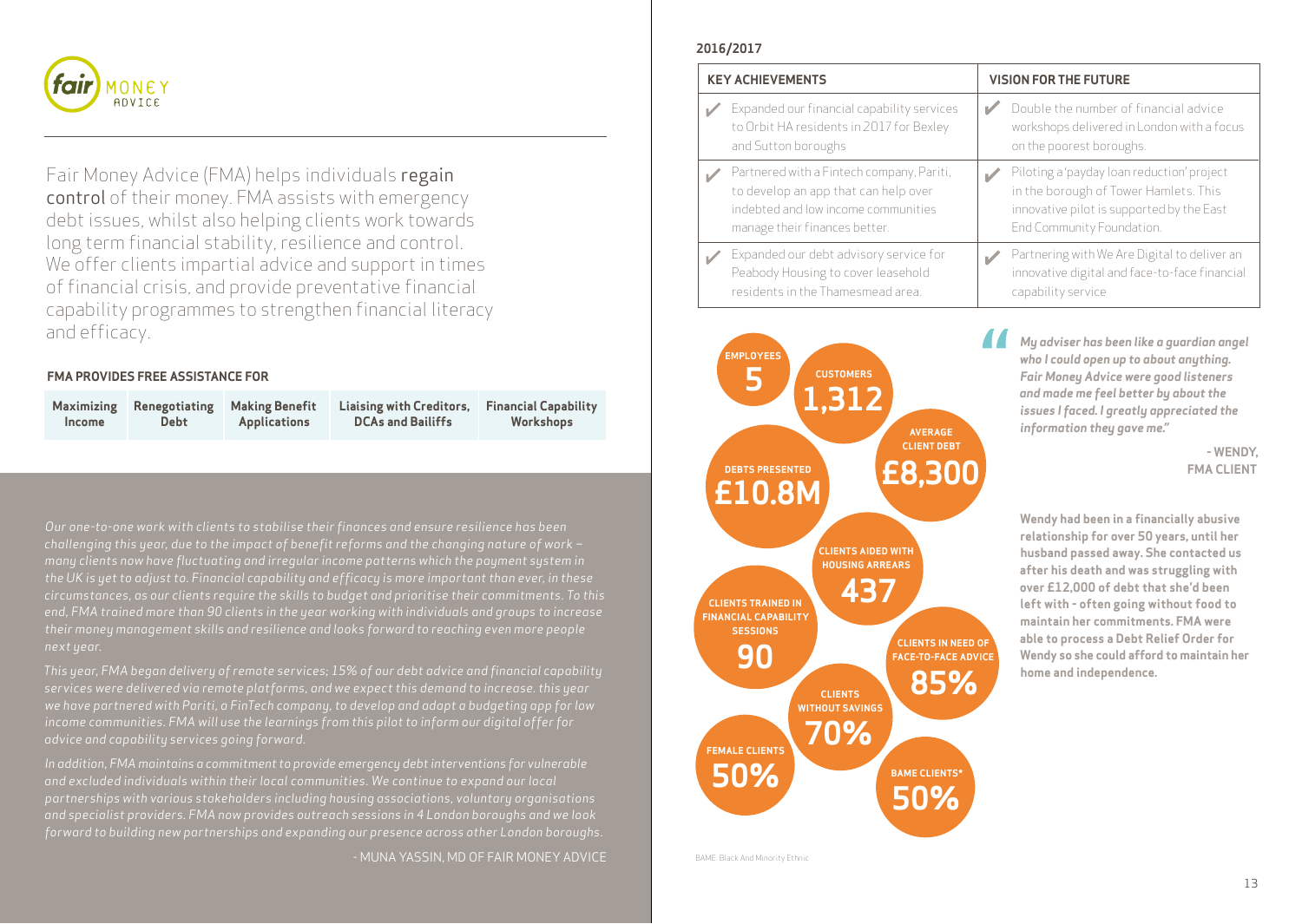# Thank You

Fair Finance is supported by a number of organisations and individuals in delivering our mission. We are grateful to all of the following for their ongoing support: